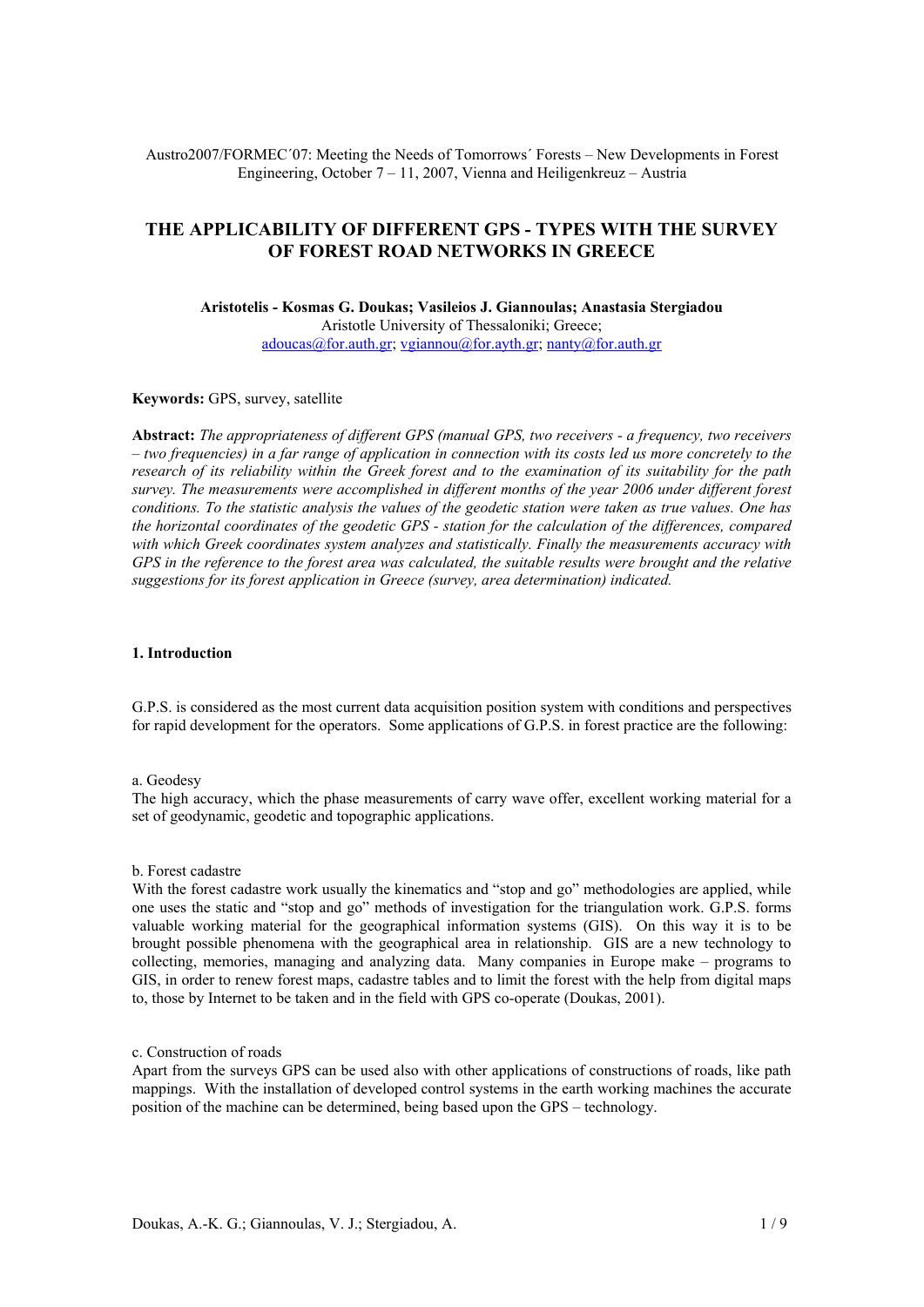d. Forest management - harvest and bringing of forest products

Handy GIS – programs and suitable database is to the modern forest management at the disposal (Sprenger, 2003 a, b).

In the final years the international data acquisition position system finds a large application with the forest management, since this instrument permits the researchers to determine the productivity of the machines used with the forest work.

e. Management of a fleet of fire-fighting vehicles

The path survey of a forest area gives the possibility for informing the suitable maps, in order to repel or extinguish a fire faster.

Aim of the available work is the research of the accuracy of different GPS - types and their range of application within the Greek forest, with emphasis the examination of its suitability for forest road surveys.

# **2. Materials and methods**

## **2.1. Research area**

The measurements were accomplished in the year 2006 in three different areas**:** 

a. In the teaching forest "Taxiarchis" with L1+L2 Topcon GPS. In the selected area "Livadia" were surveyed pasturelands with Christmas tree plantations and forest areas by oak with G.P.S. L1+L2.

b. In the forest complex "Kromnis" in close proximity to the city "Gianitsa", district "EDESSA", with:

- L1 Etrex of GARMIN,
- L1 LEICA GPS,
- L1 THALES.

The research area is a crossing of forest roads, partly covered with beech forest and partly with grazes or shrubs (Ortho).

D01 is not forest-covered. Tractor path with width 3.0 m.

D02 beech forest with tree height  $15 \text{ m}$  and stand density index  $0.8 - 1.0$ . Path width 3.5 m.

D03 beech forest with tree height 15 m and stand density index 0.4 – 1.0. Path width 4.5 m.

D04 shrubs with a height of 2 m and stand density index 0.4 – 1.6. Path width 4.5 m.

c. In the summit of the mountains "Kissavos", which lies opposite "Olympus", with L1 Topcon GPS. The research area is forest grazes.

## **2.2. Instrument choice**

The true values of the coordinates were surveyed with the geodetic station TC 805. The accuracy of the geodetic station is accordingly to the technical regulations  $2-5$  mm  $+ 2$  ppm, the measurement time and the distance. The technical data of the used GPS are evident in the table 1.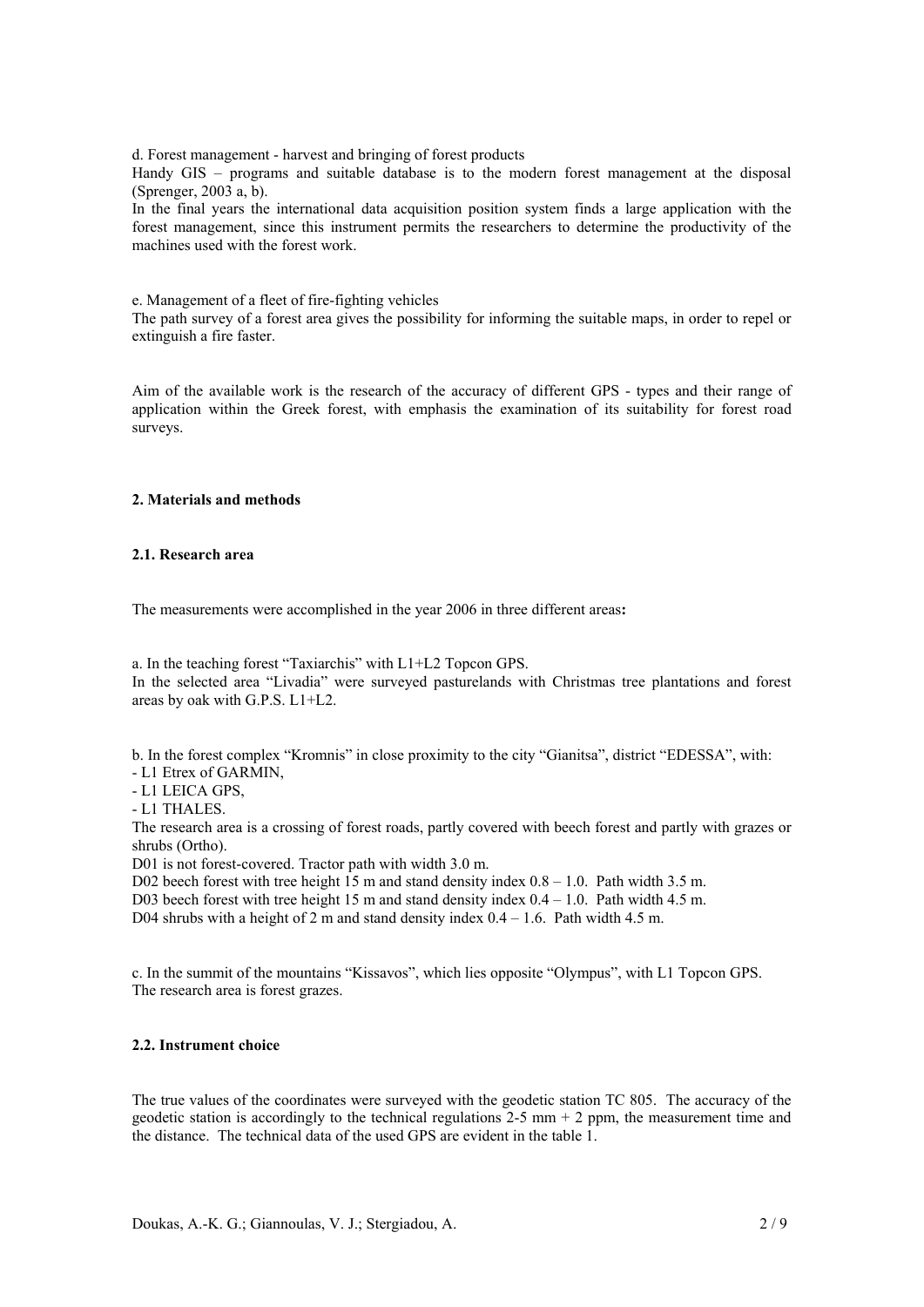## **2.3. Work method**

# **2.3.1. Survey process with GPS**

First the receipt possibility of the signal of the inexpensive L1 GPS (Table 1) in the forest road survey was calculated (Table 2). We can sea that, the most favourable receivers are from "Garmin" and "Leica".

Using the results of the table 2 we decided, for the improvement of the results of the "Leica" GPS to try in 5 min duration measurement and for "Garmin" GPS the measurements during August. Since the use of the LEICA in 5 minutes duration method compared with 1 min, has not improved the measurements (Tables 3, 4), and has been last by the forest road survey the time-consuming method, i.e. 1 minute method used.

**Table 1: Technical data of G.P.S.**

| <b>GPS</b> type         | <b>Technical data</b>                                                          |  |  |  |  |
|-------------------------|--------------------------------------------------------------------------------|--|--|--|--|
| <b>GARMIN</b>           | Receiver: 12 parallel channel                                                  |  |  |  |  |
| e-trex Vista (Figure 5) | Antenna: integrated                                                            |  |  |  |  |
|                         | Code: L1                                                                       |  |  |  |  |
|                         | Accuracy RMS: $\leq 15$ m                                                      |  |  |  |  |
| LEICA GS20              | Receiver: 12 parallel channel                                                  |  |  |  |  |
|                         | Antenna: integrated and extern                                                 |  |  |  |  |
|                         | Code: L1                                                                       |  |  |  |  |
|                         | <b>Accuracy RMS:</b> By simple measurement 5 m, 1m real time EGNOS or 30       |  |  |  |  |
|                         | cm by DGPS (L1 post processing)                                                |  |  |  |  |
| Pro Mark 2              | Receiver: 12 parallel channel, base and rover                                  |  |  |  |  |
|                         | Receipt time of the signal: about 15 seconds                                   |  |  |  |  |
|                         | Antenna: integrated and extern                                                 |  |  |  |  |
|                         | Code: L1                                                                       |  |  |  |  |
|                         | <b>Accuracy RMS:</b> By simple measurement 5 m, 1m real time EGNOS or 30       |  |  |  |  |
|                         | cm by DGPS (L1 post processing)                                                |  |  |  |  |
| Topcon L1               | <b>Receiver:</b> 40 L1 GPS (20 GPS L1+L2 during the days Cinderella), base and |  |  |  |  |
|                         | rover                                                                          |  |  |  |  |
|                         | Antenna: integrated and extern                                                 |  |  |  |  |
|                         | Code: L1                                                                       |  |  |  |  |
|                         | <b>Accuracy RMS:</b> 1m real time by EGNOS or 30 cm by DGPS                    |  |  |  |  |
| Topcon L1+L2            | Receiver: 20 GPS L1+L2 (GD), 20 GPS L1+GLONASS (GG), 20 GPS                    |  |  |  |  |
|                         | L1+L2+GLONASS (GGD), base and rover                                            |  |  |  |  |
|                         | Receipt time of the signal: about 15 seconds/first times about 1 min           |  |  |  |  |
|                         | Antenna: GPS/GLONASS, integrated UHF and extern                                |  |  |  |  |
|                         | Code: $L1 + L2$                                                                |  |  |  |  |
|                         | <b>Accuracy RMS: 3 cm by DGPS</b>                                              |  |  |  |  |

| Table 2: Receipt possibility L1 GPS, by the forest road survey |                                                     |                                                  |  |  |  |  |
|----------------------------------------------------------------|-----------------------------------------------------|--------------------------------------------------|--|--|--|--|
| <b>GPS</b> type and method                                     | Number of the points<br>without receipt possibility | Per cent % of the total<br>points of forest road |  |  |  |  |
| LEICA GS20-EGNOS (1 min), August 2006                          | 35                                                  | 55.56                                            |  |  |  |  |
| LEICA GS20 (1min), August 2006                                 | 20                                                  | 31.75                                            |  |  |  |  |
| Pro Mark 2, August 2006                                        | 31                                                  | 49.21                                            |  |  |  |  |
| LEICA GS20 (1min), March 2006                                  |                                                     | 3,17                                             |  |  |  |  |
| e-trex Vista GARMIN, March 2006                                |                                                     | 3.17                                             |  |  |  |  |

#### **Table 2**: **Receipt possibility L1 GPS, by the forest road survey**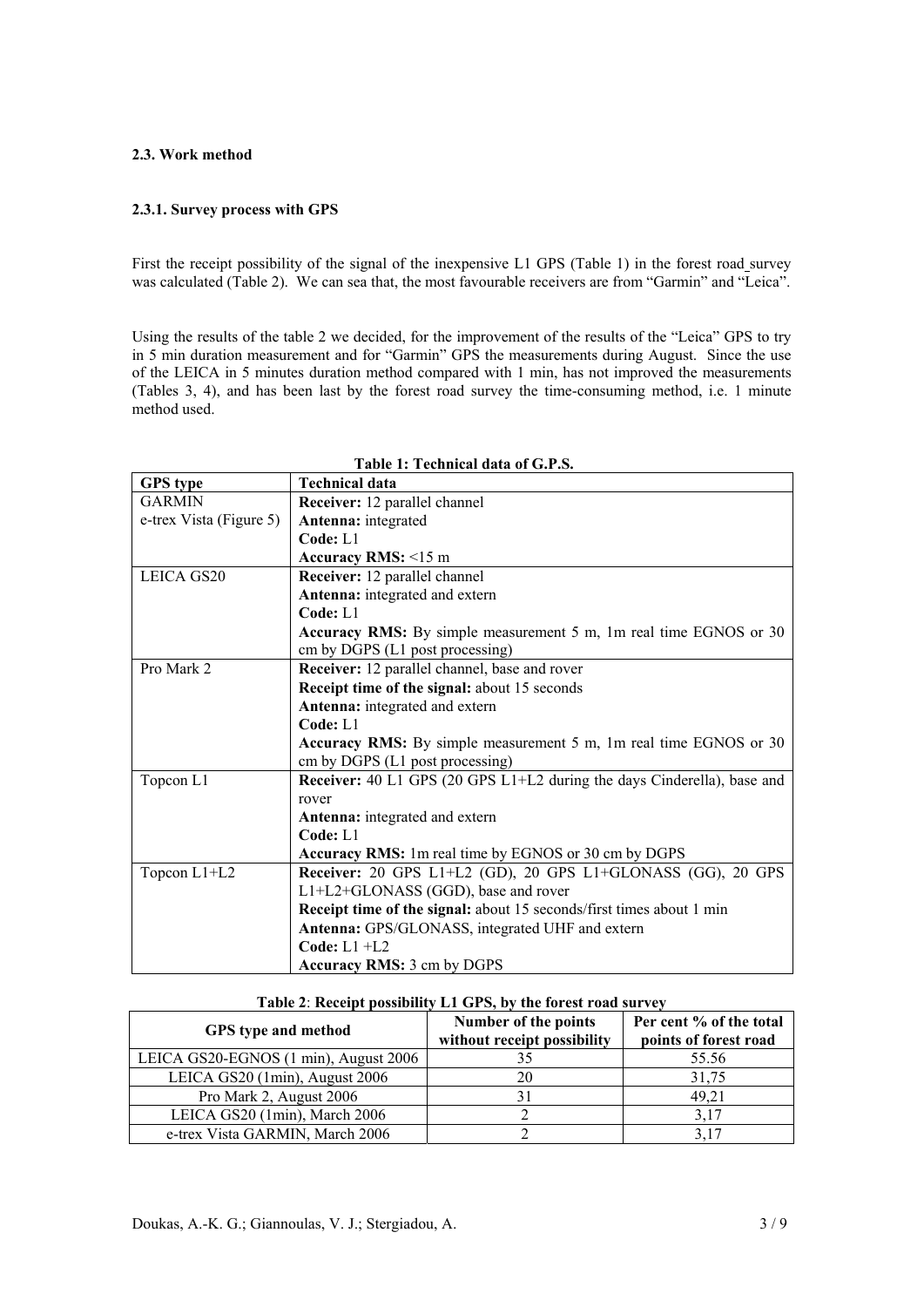At the same time we tried Garmin, Topcon L1 and L1+L2 with the survey of grazes. The coordinates were calculated in the variation with the max. accuracy (fixed), i.e. many "quality signals of satellite are available".

The research with forest road survey is extended with L1+L2 receiver on a mast. While in the all GPS was applied the method "stop and go" in real time, with the GPS "promark" was used the method "Post processing".

For the calculation of differences between the horizontal coordinates of total station and G.P.S is changed in the Greek geodetic system of 1985. Then these were compared and they were analyzed statistically so that is found the means square error of coordinates and area in the different conditions survey.

#### **2.3.2. Error theory**

The measurements were accomplished in the year 2006, i.e. after the abolishment of the selective availability. To the statistic analysis the values of the geodetic station were taken as true values. For the examination of the measurement errors the following was calculated:

**a**. The average of the measurement avoiding from the true value with the formula of the mean arithmetic error μα:

$$
\mu \alpha = \pm \left( v \right) / n \tag{1}
$$

where:

(v) = the sum of the absolute values of the actual differences (error)  $v_1$ ,  $v_2$ , ...,  $v_n$ 

 $n =$  the amount of the observations.

**b.** The mean square error of the measurements μτ:

$$
\mu \tau = \pm \left[ \frac{\partial v}{\partial n} \right]^{0.5} \tag{2}
$$

where:

 $v = Et - EG$ ,  $Et$  = the true values of the coordinate from the total station,  $EG$  = the coordinate determined with GPS,  $n =$  the number of measurements.

**c.** The mean square error during the area determination SF became from the formula calculated

$$
SF = 0.7 Sp Sm n^{0.5}
$$
 (3)

Where:

Sp= the mean square point error, Sm= the mean side length,  $n=$  the number of measuring points. Finally the measurements accuracy with G.P.S. was calculated, the suitable results were brought and the relative suggestions for its forestry application made.

#### **3. Results**

From the research and investigation of the data of the research areas resulting in from the geodetic station, and GPS, due to the error theory, the specifications of the tables 3, 4 and 5 were abstracted.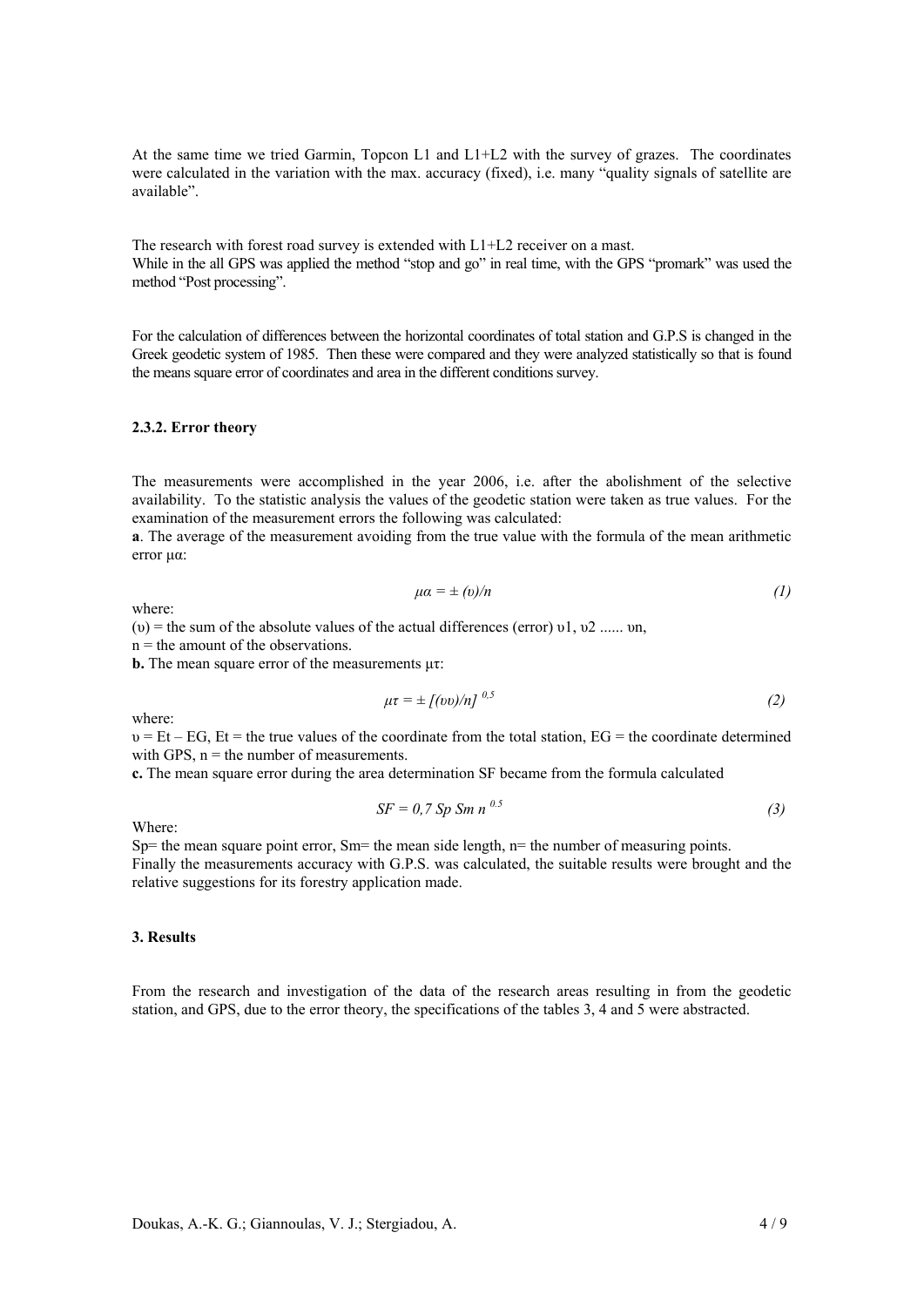# **a. By the survey of forest roads**

| rabic bilitecaracy or the Sr B<br>$\mathbf{v}$ pes by the forest road survey |                                             |                                  |                                                            |                                          |                                                               |       |                                                   |  |
|------------------------------------------------------------------------------|---------------------------------------------|----------------------------------|------------------------------------------------------------|------------------------------------------|---------------------------------------------------------------|-------|---------------------------------------------------|--|
| <b>GPS</b><br><b>TYPE</b>                                                    | <b>Method</b>                               | Time of<br>year                  | <b>Measurement</b><br>conditions<br>(PDOP and<br>number of | <b>Number</b><br>of<br>measure-<br>ments | Mean square error of<br>the measurements $\mu\tau$<br>in<br>m |       |                                                   |  |
|                                                                              |                                             |                                  | satellites)                                                |                                          | N                                                             | E     | Point                                             |  |
| <b>GARMIN</b>                                                                | <b>Real time</b><br>Stop and go             | March<br>2006<br>In.<br>Gianitsa | By all<br>Forest roads                                     | 59                                       | 4.919                                                         | 4.190 | 6.462                                             |  |
| L1<br><b>THALES</b><br><b>Pro Mark</b><br>2                                  | Post<br>processing<br>Stop and go           | August<br>2006<br>In<br>Gianitsa | By all forest<br>roads<br>( PDOP <sub>6</sub> ,<br>n > 4   | 32                                       | 0.373                                                         | 0.348 | 0.510                                             |  |
| <b>LEICA</b>                                                                 | $5 \text{ min}$<br>real time<br>Stop and go | August<br>2006<br>In<br>Gianitsa | By all<br>Forest roads<br>$($ PDOP<6,<br>$n > 4$ )         | 11 by the<br>D <sub>0</sub> 1            | 1.260                                                         | 0.999 | 1.608<br>(>1.21)<br>6 as<br>by the<br>$1$ min $)$ |  |

# **Table 3.:Accuracy of the GPS – types by the forest road survey**

The research is extended.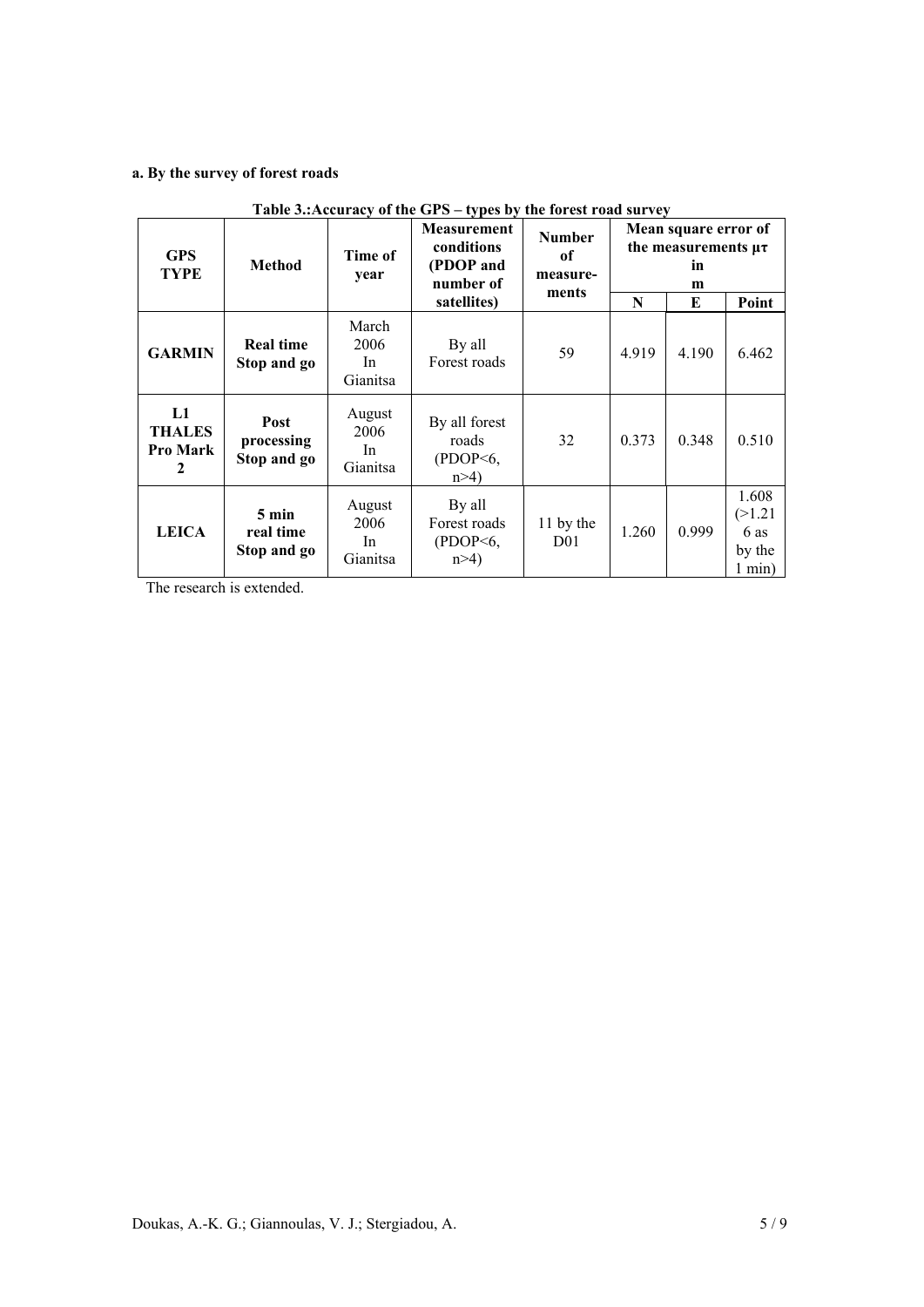| <b>GPS</b><br><b>TYPE</b> | Method                | <b>Year time and</b><br>Area<br>(PDOP and<br>number of the<br>satellites) | Per cent that<br><b>Signal</b><br>receipt<br>possibility | <b>Measurement</b><br>conditions<br>(Crown-close)<br>(Tree height) | Number of the<br>measurements<br>(Km) | <b>Mean one</b><br>square error<br>the measurements by the part<br>$\mu\tau$ in m |
|---------------------------|-----------------------|---------------------------------------------------------------------------|----------------------------------------------------------|--------------------------------------------------------------------|---------------------------------------|-----------------------------------------------------------------------------------|
|                           |                       |                                                                           |                                                          | Forest road D 01<br>(Grazes)                                       | 21<br>$(\ldots)$                      | 2.513                                                                             |
|                           |                       | March 2006<br>in Gianitsa<br>(PDOP<6 n>4)                                 | 97%                                                      | <b>Forest road D02</b><br>$(0.8-1.0)$<br>$(15 \; \text{m})$        | 26                                    | 6.357                                                                             |
|                           |                       |                                                                           |                                                          | <b>Forest road D03</b><br>$(0.4-1)$<br>(15 <sub>m</sub> )          | 10                                    | 2.258                                                                             |
|                           | 1 min                 |                                                                           |                                                          | <b>Forest road D04</b><br>$(0.4-0.6)$<br>(2 m)                     | 14                                    | 1.774                                                                             |
| <b>LEIC</b>               | real time             |                                                                           |                                                          | Total                                                              | 71                                    | 4.344                                                                             |
| $\mathbf{A}$<br>GS20      | <b>Stop and</b><br>go |                                                                           |                                                          | Forest road D 01<br>(Grazes)                                       | 17                                    | 1.216                                                                             |
|                           |                       | August 2006<br>in Gianitsa<br>(PDOP<6 n>4)                                | 37%                                                      | <b>Forest road D02</b><br>$(0.8-1.0)$<br>(15 m)                    | 12                                    | (Survey is not possible)                                                          |
|                           |                       |                                                                           |                                                          | <b>Forest road D03</b><br>$(0.4-1)$<br>(15 m)                      | 20                                    | 1.803                                                                             |
|                           |                       |                                                                           | <b>Forest road D04</b><br>$(0.8-1.0)$<br>(2 m)           | 12                                                                 | 2.378                                 |                                                                                   |
|                           |                       |                                                                           |                                                          | Total                                                              | 61                                    | $\blacksquare$                                                                    |

**Table 4: Accuracy of the GPS Leica GS20 by the forest road survey** 

\* The research is extended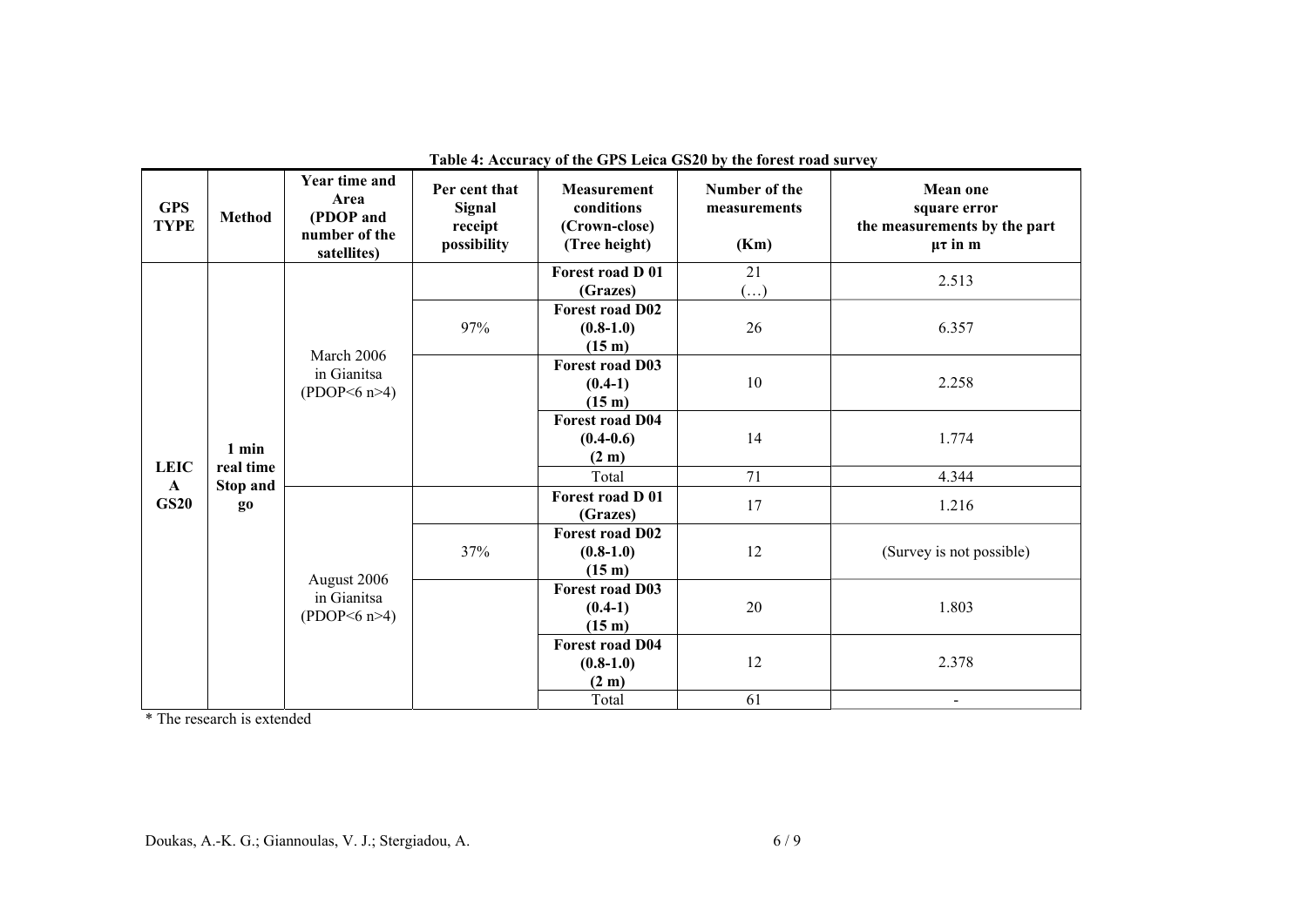**b. By the survey of forest grazes (area determination)** 

| <b>GPS</b><br><b>TYPE</b>                                                              | <b>Method</b>                                         | <b>Year time</b> | <b>Measurement</b><br>conditions<br>(PDOP and<br>number of the<br>satellites) | Number of<br>measurements | radio of recuracy or Group rypes by the forest grazes survey<br>Mean<br>square error, of<br>the measurements<br>$\mu\tau$ in m<br>in |        | Mean<br>square error<br>of the measurements $\mu$ E in m <sup>2</sup><br>by Area determination |                          |                      |                                 |
|----------------------------------------------------------------------------------------|-------------------------------------------------------|------------------|-------------------------------------------------------------------------------|---------------------------|--------------------------------------------------------------------------------------------------------------------------------------|--------|------------------------------------------------------------------------------------------------|--------------------------|----------------------|---------------------------------|
|                                                                                        |                                                       |                  |                                                                               |                           | Point                                                                                                                                | Height | $\mathbf F$<br>He                                                                              | $\mathbf n$              | Sm<br>m              | ${\rm\bf SF}$<br>m <sup>2</sup> |
| Garmin                                                                                 | <b>Real time</b><br>Stop and                          | June 2006        | Forest grazes                                                                 | 29                        | 3.02                                                                                                                                 | 2.37   | $\mathbf{1}$                                                                                   | 40<br>14<br>8            | 10<br>30<br>50       | 134<br>237<br>298               |
| go                                                                                     |                                                       | (Kissavos)       |                                                                               |                           |                                                                                                                                      | 20     | 179<br>60<br>36                                                                                | 10<br>30<br>50           | 283<br>491<br>634    |                                 |
| <b>Hipper</b><br>pro<br>L1                                                             | <b>Real time</b><br><b>Stop and</b><br>g <sub>0</sub> | June 2006        | Forest grazes<br>(Kissavos)                                                   | 64                        | 0.107                                                                                                                                | 0.162  | 1                                                                                              | 40<br>14<br>$8\,$<br>179 | 10<br>30<br>50<br>10 | 4.7<br>8.4<br>10.5<br>10        |
| <b>TOPCON</b>                                                                          |                                                       |                  |                                                                               |                           |                                                                                                                                      | 20     | 60<br>36                                                                                       | 30<br>50                 | 17<br>22             |                                 |
|                                                                                        |                                                       |                  | Forest grazes                                                                 | $\overline{7}$            | 0.066                                                                                                                                | 0.055  | $\mathbf{1}$                                                                                   | 40<br>14<br>8            | 10<br>30<br>50       | $\overline{2.9}$<br>5.2<br>6.5  |
| <b>Hipper</b><br>pro<br><b>Real time</b><br>Stop and<br><b>TOPCON</b><br>go<br>$L1+L2$ | December                                              | (Taxiarchis)     |                                                                               |                           |                                                                                                                                      | 20     | 179<br>60<br>36                                                                                | 10<br>30<br>50           | 6.2<br>10.7<br>13.9  |                                 |
|                                                                                        |                                                       | 2006             | Building and forest<br>area<br>(Taxiarchis)                                   | $\overline{4}$            | 0.215                                                                                                                                | 0.063  | $\mathbf{1}$                                                                                   | 40<br>14<br>8            | 10<br>30<br>50       | 9.5<br>16.9<br>21.3             |
|                                                                                        |                                                       |                  |                                                                               |                           |                                                                                                                                      |        | 20                                                                                             | 179<br>60<br>36          | 10<br>30<br>50       | 20.1<br>35<br>45.1              |

| Table 5: Accuracy of GPS Types by the forest grazes survey |  |  |
|------------------------------------------------------------|--|--|
|------------------------------------------------------------|--|--|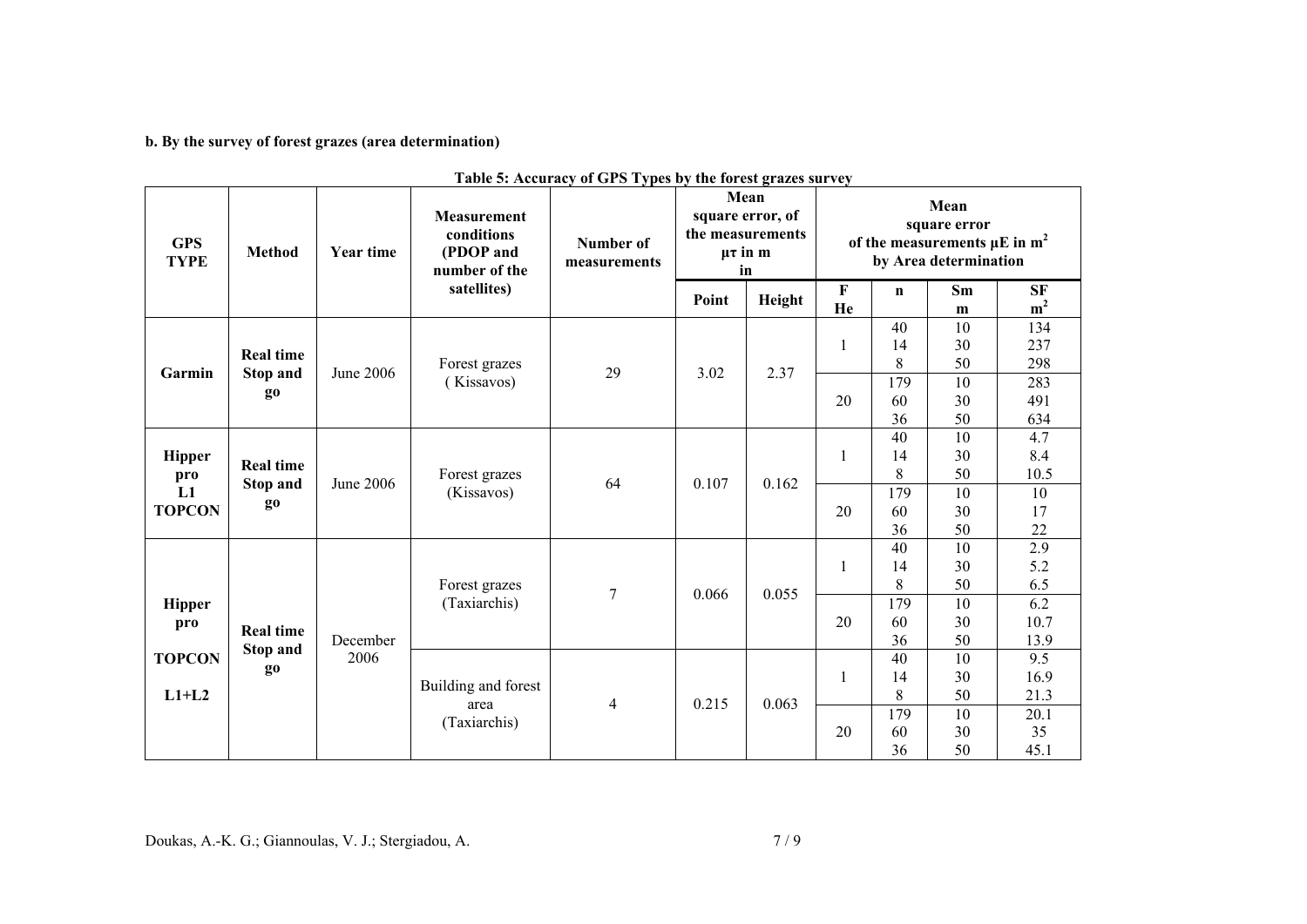#### **4. Conclusions-Discussion**

#### **4.1 Conclusions**

- The receipt possibility of the signal in March is better, than in August, (Table 2). The use of mast improves the receipt possibility.

- With the forest routes for a crown-close 0,8 - 1 plays the foliation an important roller with the signal receipt (comparison between D01, D03, D04 and D02 in the Table 4).

- Areas under close planting cannot be surveyed (Table 4).

#### **4.2 Accuracy**

**-** While toward the forest roads D01, D03 in two time periods nearly the same error is calculated, but more is in August than in March, it toward D04 opposite (more in March) (Table 4). The errors (accuracy) depend more strongly on the position (PDOP) and number of received satellites (SNR), i.e. local conditions, than the time period.

- The "post office processing, method achieved better results, as "the stop and go,, (Table 3).

- The use in the forest of the receiver with still several satellites (GALILEO), improves the signal receipt, but not the accuracy. For the improvement of the signal generally speaking Greece reference - correction stations should be used.

- When using GPS  $L1 + L2$ , during the area determination in forest grazes, is more satisfying the point measurement than L1, but in forest and built area reacts it more sensitively (accuracy mode) than the  $L1 -$ GPS (Table 5).

### **4.3 Suggestions**

- We suggest the evaluation of the GPS on the construction of forest roads only by the generally project and mapping of a forest road in small scales (<10000).

- To the improvement of the accuracy first, Greek reference correction stations system (HEPOS) should be established and compressed thereafter.

- Where there is no point measurement possibility, the use of laser range finder from a GPS -point lying near is recommended.